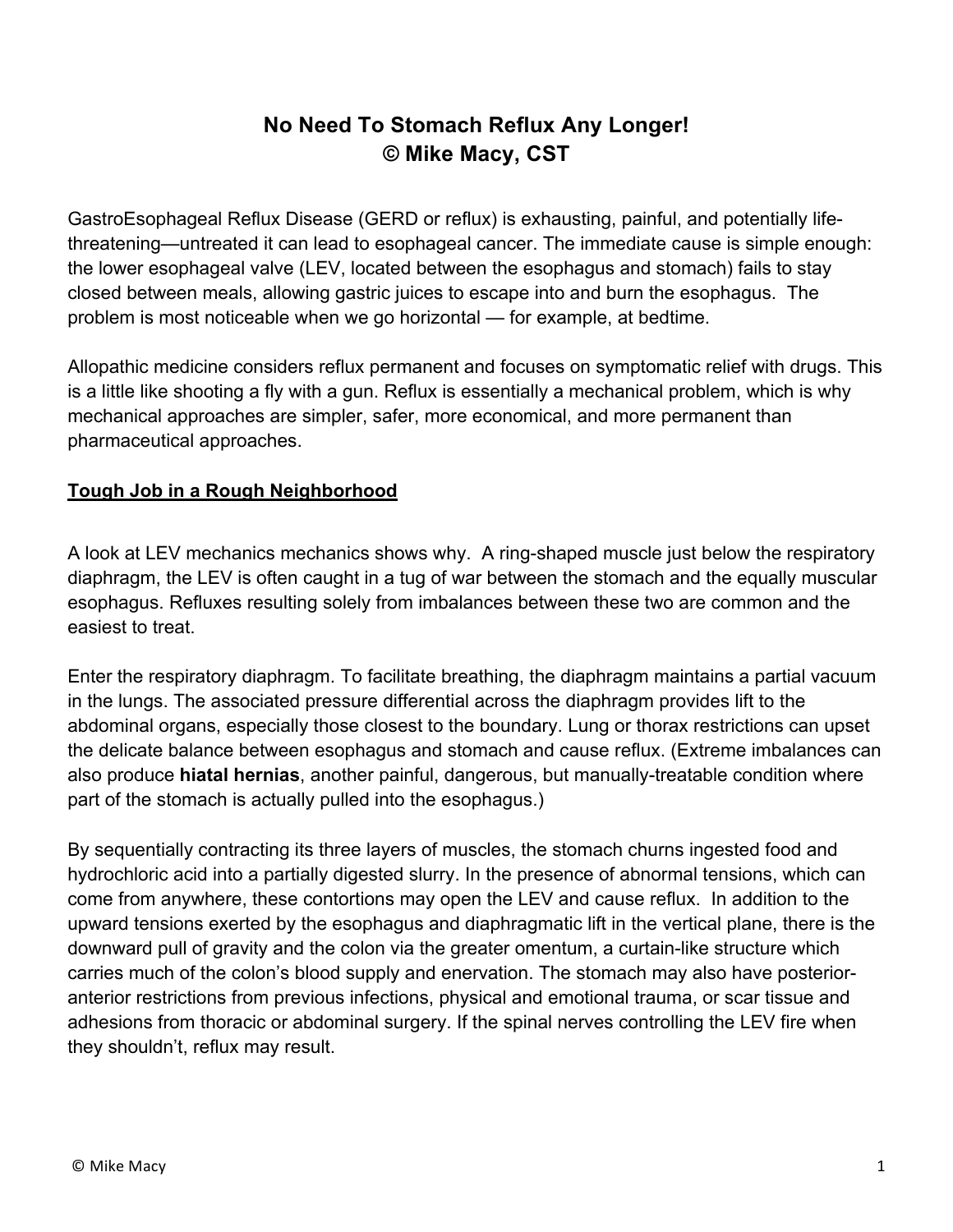## **A Repetitive Motion Injury**

Exceedingly common, restrictions in the lung or heart may ALSO interfere with the LEV. Given that the lungs inflate approximately 12 times per minute, and the heart beats approximately 72 times a minute, pulmonary and cardiac restrictions will eventually change the geometry and function of the LEV tissues. At 6.3 million breaths and 34 million heartbeats per year, the resultant reflux surely qualifies as a repetitive motion injury!

## **Pop! Goes the Weasel: The Neighborhood Worsens**

Chinese medicine often talks of one organ "attacking" another. The attacking concept is helpful because it acknowledges the importance of relationships and interactions between neighboring organs. Frequently, restrictions and attacks involve emotions parked in the tissues. This is because the nervous system responds to emotional overloads by dumping the excess energy or information into our tissues, and the abdominal and thoracic viscera are favorite targets. This occurs so frequently that usually we don't even notice, though most of us have felt that initial flipflop in our belly on occasion. After the gall bladder, the stomach happens to be the body's secondmost favorite organ for storing stress. Furthermore, criticism typically lands in our solar plexus. This highly enervated region in the upper abdomen overlaps the LEV and the pylorus valve..

The LEV is also the first of five one-way valves in the GI tract that function as emotional circuit breakers (the pylorus is the second). In other words, the body routinely deals with emotional upsets by directing the excess energy to one or more of these valves, which then spasms for a day or two. Typically, we may not be aware of symptoms immediately. Often, they do not show until the following day. As a result, few of us connect the unpleasant symptoms with the upset, which we may have already stuffed or forgotten.

The pylorus valve guards the entrance to the first part of the small intestine, the duodenum. The pylorus must stay closed during the stomach's vigorous churning to prevent improperly digested food from reaching the duodenum. After opening at the appropriate time to allow the stomach's contents to pass, the pylorus must close again to keep stomach acids from attacking the tissues lining the duodenum and to keep duodenal bile and enzymes from moving upstream and attacking the stomach. Catching the stomach between the proverbial rock and hard place, pylorus problems can thus cause reflux. Reflux can also be a side-effect of the nervous system's being chronically in fight-or-flight—an exceedingly common and typically unrecognized condition.

Finally, even when not going through digestive contortions, the stomach is never motionless. Every internal organ's function and vitality depends on continuous movements called motility. Rotating part-way around a horizontal axis six to eight times a minute, stomach motility approaches 1.5